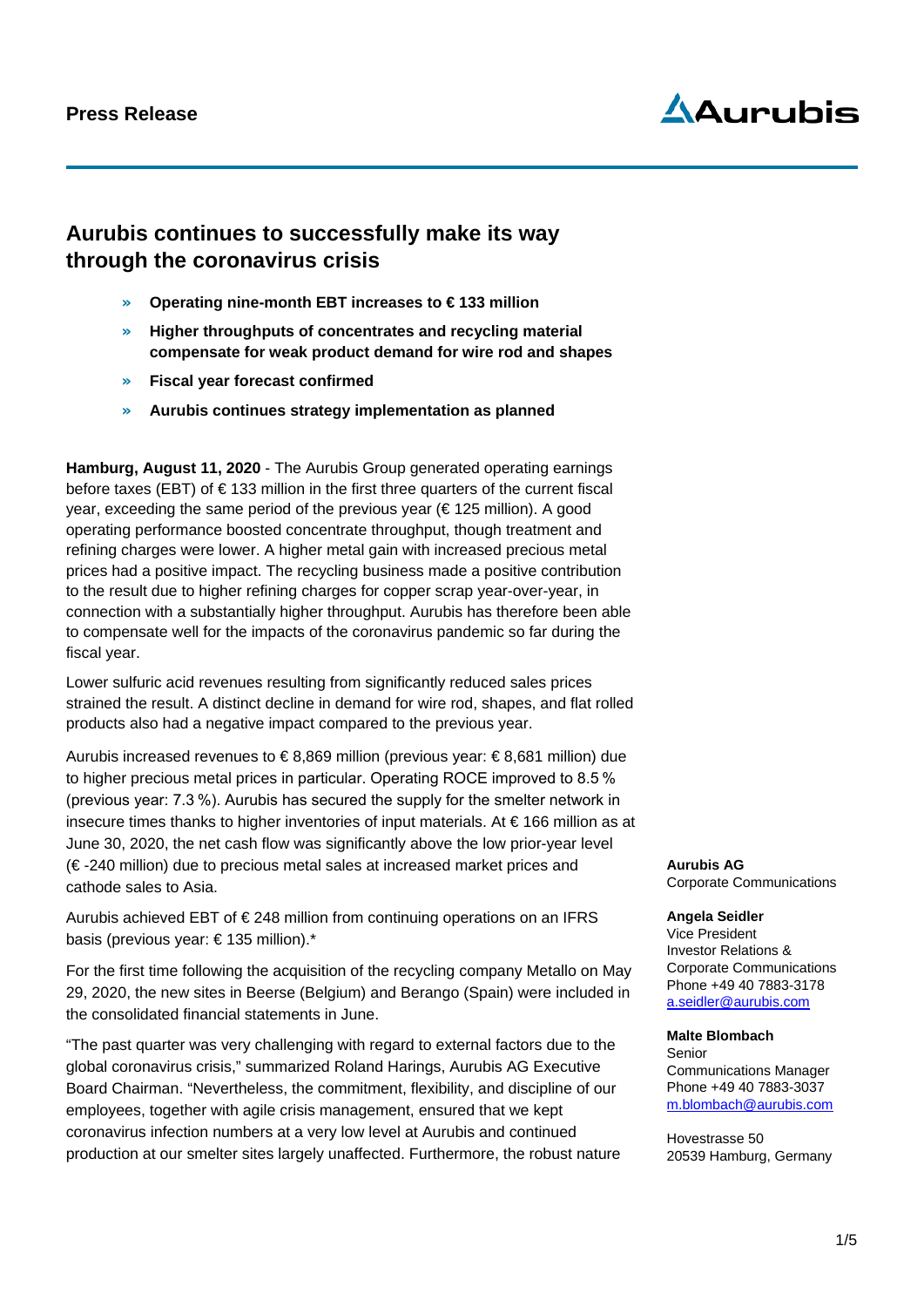# $\Delta$ Aurubis

of our business model has proven itself once again during the pandemic, a fact that is reflected in the strong result."

However, Harings stated that Aurubis would have to be more cost-conscious in the future: "We will therefore continue implementing our cost reduction program in the next several months." The Performance Improvement Program (PIP), which focuses on cost reduction, had previously been delayed by the coronavirus crisis. Intensive discussions are currently taking place with the employee representative bodies.

### **Aurubis confirms forecast for the current fiscal year**

The impacts of COVID-19 on the raw material and product markets remain difficult for Aurubis to forecast.

Nevertheless, Aurubis expects plant availability during the current fiscal year to exceed the previous year. Despite a reduced global supply of copper concentrates with low treatment and refining charges, Aurubis will be able to provide its plants with a good raw material supply due to both its good position on the market and the supply on the copper scrap market, which appears to be improving with rising refining charges.

In contrast, demand on the copper product markets is significantly lower. While Aurubis does anticipate a recovery in demand for copper wire rod, it will nevertheless be considerably lower than the prior-year level. Furthermore, Aurubis expects a continued surplus on the international sulfuric acid market for Q4 2019/20.

Aurubis remains cautiously optimistic about the rest of the fiscal year. The good raw material supply in the entire Group, including Metallo, can help compensate for weak product markets. Aurubis therefore still expects an operating EBT between € 185 and € 250 million for fiscal year 2019/20.

### **Aurubis successfully continues company development despite the crisis**

Moreover, Aurubis continues to implement its strategy with various measures: the integration of Metallo in the Group is underway. In this context, Aurubis became the first European company in the basic materials industry to place a Schuldschein loan with an ESG (environmental, social, and corporate governance) component, which was oversubscribed by two and a half times the original amount and thus reached a volume of € 400 million. Aurubis will use these funds for the Metallo acquisition and general company financing.

Aurubis also acquired the Berlin software development company azeti in mid-June 2020. azeti develops and markets an internet-of-things (IoT) platform that integrates and evaluates production data, and the company is an important component of Aurubis' new digital organization.

The Aurubis AG Supervisory Board appointed Heiko Arnold as new Chief Operating Officer (COO) effective August 15, 2020. He holds a doctorate in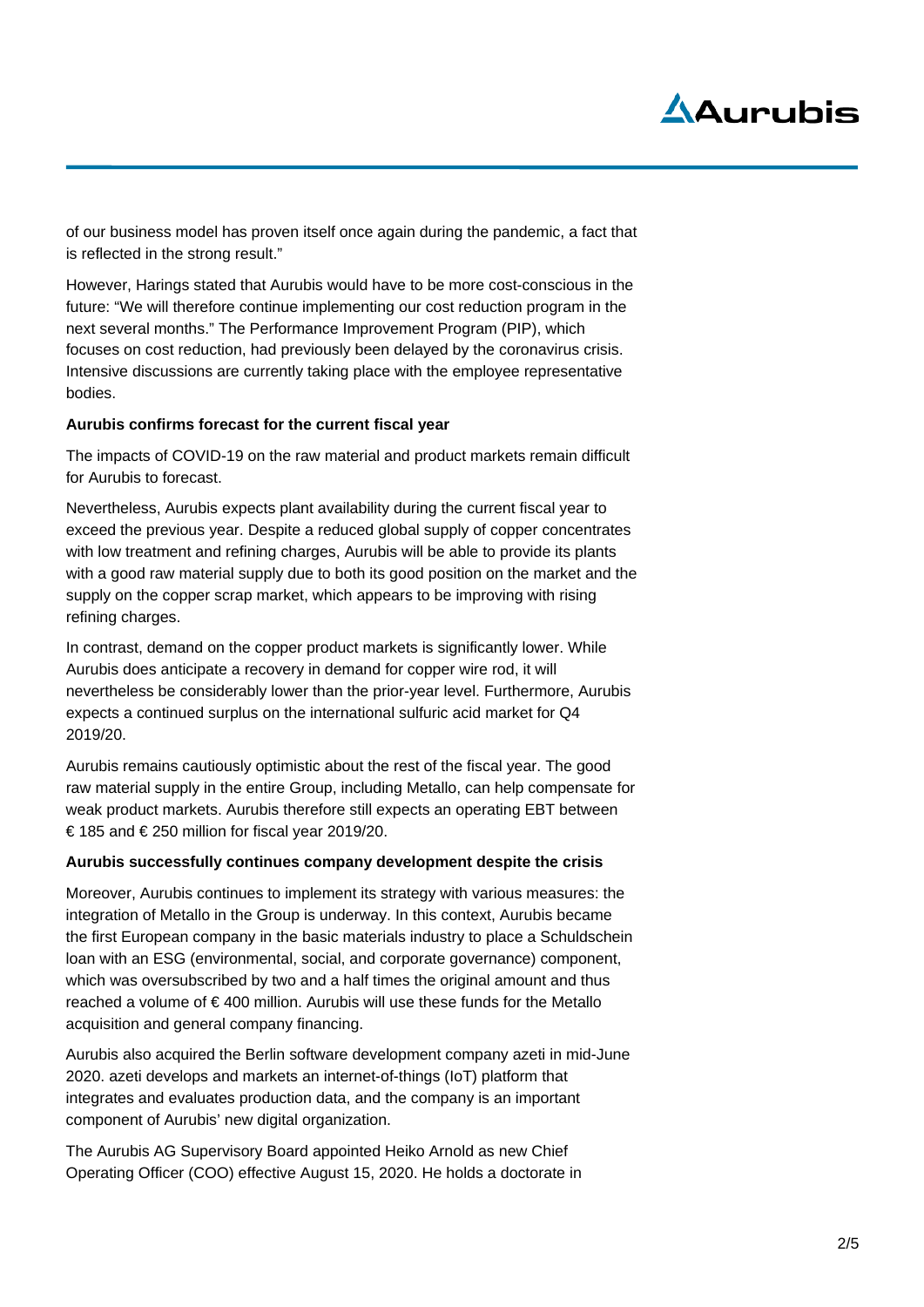# Aurubis

chemistry and will be responsible for the production plants, the continuous improvement of operating processes, environmental protection, and occupational health and safety in the company. Most recently, he served as Chief Technology Officer of the Austrian company Lenzing AG. Previously, he worked at BASF for many years, where he held management positions at international production sites. As Chief Technology Officer (CTO), Thomas Bünger will oversee the further development of innovative metallurgical processes and Research & Development in the company.

\* Because the IFRS result includes measurement effects due to metal price fluctuations and other factors, Aurubis discloses an operating result (EBT) that differs from the IFRS result. The operating result largely eliminates the effects of metal price fluctuations and thus allows for a more realistic assessment of the business performance. Operating EBT is used for control purposes within the Group.

Segment FRP will continue to be classified as discontinued operations pursuant to IFRS 5 and is therefore not included in the IFRS result. The intended sale of the segment does not affect the operating reporting, however.

**The complete Quarterly Report on the First 9 Months 2019/20 is available at www.aurubis.com**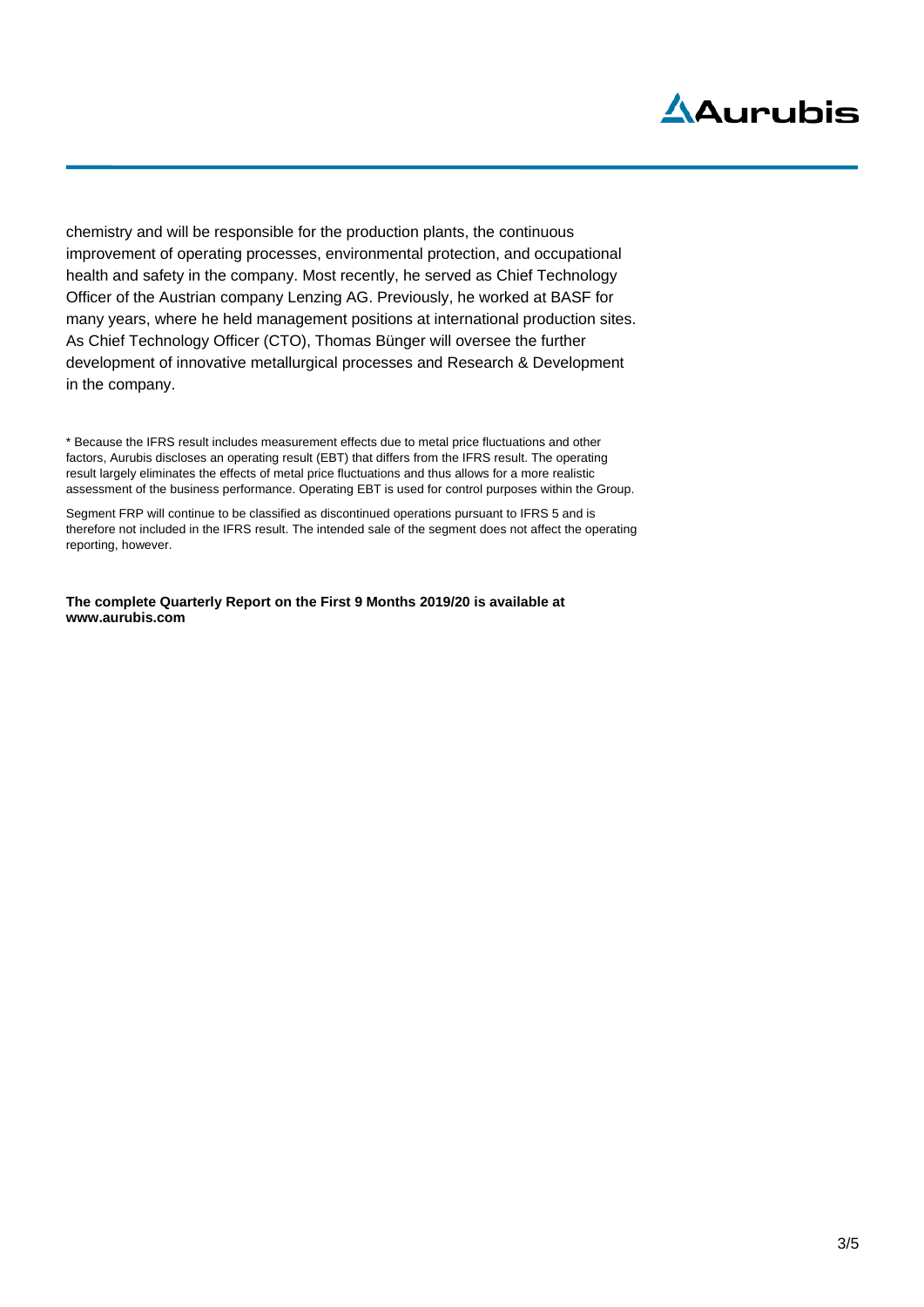# **Aurubis**

### **"At a Glance"**

| <b>Key Aurubis Group figures</b><br>Operating |               |         | Q <sub>3</sub> |        | 9M      |         |        |
|-----------------------------------------------|---------------|---------|----------------|--------|---------|---------|--------|
|                                               |               | 2019/20 | 2018/19        | Change | 2019/20 | 2018/19 | Change |
| Revenues                                      | €m            | 2,883   | 3.021          | $-5%$  | 8,896   | 8,681   | 2%     |
| Gross profit                                  | €m            | 278     | 283            | $-2%$  | 848     | 835     | 2%     |
| Depreciation and amortization                 | €m            | 41      | 35             | 17%    | 115     | 102     | 13 %   |
| <b>EBITDA</b>                                 | €m            | 85      | 61             | 39 %   | 254     | 234     | 9%     |
| EBIT                                          | €m            | 44      | 26             | 69 %   | 139     | 132     | 5%     |
| EBT <sup>1</sup>                              | €m            | 42      | 22             | 91%    | 133     | 125     | 6%     |
| Consolidated net income                       | €m            | 33      | 17             | 94 %   | 103     | 95      | 8%     |
| Earnings per share                            | €             | 0.74    | 0.38           | 93 %   | 2.30    | 2.10    | 9%     |
| Net cash flow                                 | €m            | 191     | 94             | >100%  | 166     | $-240$  | >100%  |
| Capital expenditure<br>(including leases)     | €m            | 39      | 50             | $-21%$ | 163     | 143     | 14 %   |
| ROCE <sup>1</sup>                             | $\frac{1}{2}$ | ۰       |                | ٠      | 8.5     | 7.3     |        |

<sup>1</sup> Corporate control parameters.

| <b>Key Aurubis Group figures</b><br>IFRS from continuing operations |    | Q3      |         |        | 9M      |         |        |  |
|---------------------------------------------------------------------|----|---------|---------|--------|---------|---------|--------|--|
|                                                                     |    | 2019/20 | 2018/19 | Change | 2019/20 | 2018/19 | Change |  |
| Revenues                                                            | €m | 2,662   | 2,723   | $-2%$  | 8,184   | 7,805   | 5 %    |  |
| Gross profit                                                        | €m | 400     | 213     | 88%    | 834     | 703     | 19 %   |  |
| Personnel expenses                                                  | €m | 98      | 93      | 5%     | 294     | 275     | 7 %    |  |
| Depreciation and amortization                                       | €m | 38      | 32      | 21%    | 108     | 93      | 17 %   |  |
| <b>EBITDA</b>                                                       | €m | 249     | 34      | >100%  | 367     | 237     | 55 %   |  |
| <b>EBIT</b>                                                         | €m | 210     | 2       | >100%  | 258     | 144     | 79%    |  |
| <b>EBT</b>                                                          | €m | 205     | $-1$    | >100%  | 248     | 135     | 84 %   |  |
| Consolidated net income/loss                                        | €m | 155     | -1      | >100%  | 187     | 102     | 84 %   |  |
| Earnings per share                                                  | €  | 3.47    | $-0.02$ | >100%  | 4.18    | 2.26    | 85%    |  |

| <b>General Aurubis Group figures</b> |        | Q3                       |                          |                          | 9M      |         |        |
|--------------------------------------|--------|--------------------------|--------------------------|--------------------------|---------|---------|--------|
|                                      |        | 2019/20                  | 2018/19                  | Change                   | 2019/20 | 2018/19 | Change |
| Copper price (average)               | US\$/t | 5.413                    | 6.113                    | $-11$ %                  | 5.629   | 6.167   | $-9%$  |
| Copper price (period end date)       | US\$/t | $\overline{\phantom{a}}$ | $\overline{\phantom{a}}$ | ۰                        | 6.038   | 5.972   | 1 %    |
| Employees (average)                  |        | $\overline{\phantom{a}}$ | $\overline{\phantom{a}}$ | $\overline{\phantom{a}}$ | 6,762   | 6,803   | $-1$ % |
| Employees (period end date)          |        | $\overline{\phantom{a}}$ | $\overline{\phantom{a}}$ | $\overline{\phantom{a}}$ | 7.294   | 6,853   | 6 %    |

| Aurubis Group output/throughput                   |         | Q3      |         |        | 9M      |         |        |  |
|---------------------------------------------------|---------|---------|---------|--------|---------|---------|--------|--|
|                                                   |         | 2019/20 | 2018/19 | Change | 2019/20 | 2018/19 | Change |  |
| Concentrate throughput                            | 1,000 t | 642     | 477     | 35%    | 1,760   | 1,659   | 6 %    |  |
| Copper scrap/blister copper input <sup>2</sup>    | 1,000 t | 91      | 117     | $-22%$ | 278     | 343     | $-19%$ |  |
| Recycling input <sup>2</sup>                      | 1,000 t | 102     | 78      | 31%    | 234     | 215     | 9%     |  |
| Sulfuric acid output                              | 1,000 t | 608     | 437     | 39 %   | 1,695   | 1.557   | 9%     |  |
| Cathode output                                    | 1,000 t | 272     | 268     | 1%     | 746     | 818     | $-9%$  |  |
| Wire rod output                                   | 1,000 t | 149     | 213     | $-30%$ | 561     | 620     | $-10%$ |  |
| Shapes output                                     | 1,000 t | 41      | 46      | $-11%$ | 117     | 142     | $-18%$ |  |
| Flat rolled products and specialty<br>wire output | 1,000 t | 46      | 53      | $-13%$ | 138     | 163     | $-15%$ |  |

<sup>2</sup> Metallo sites included for one month.